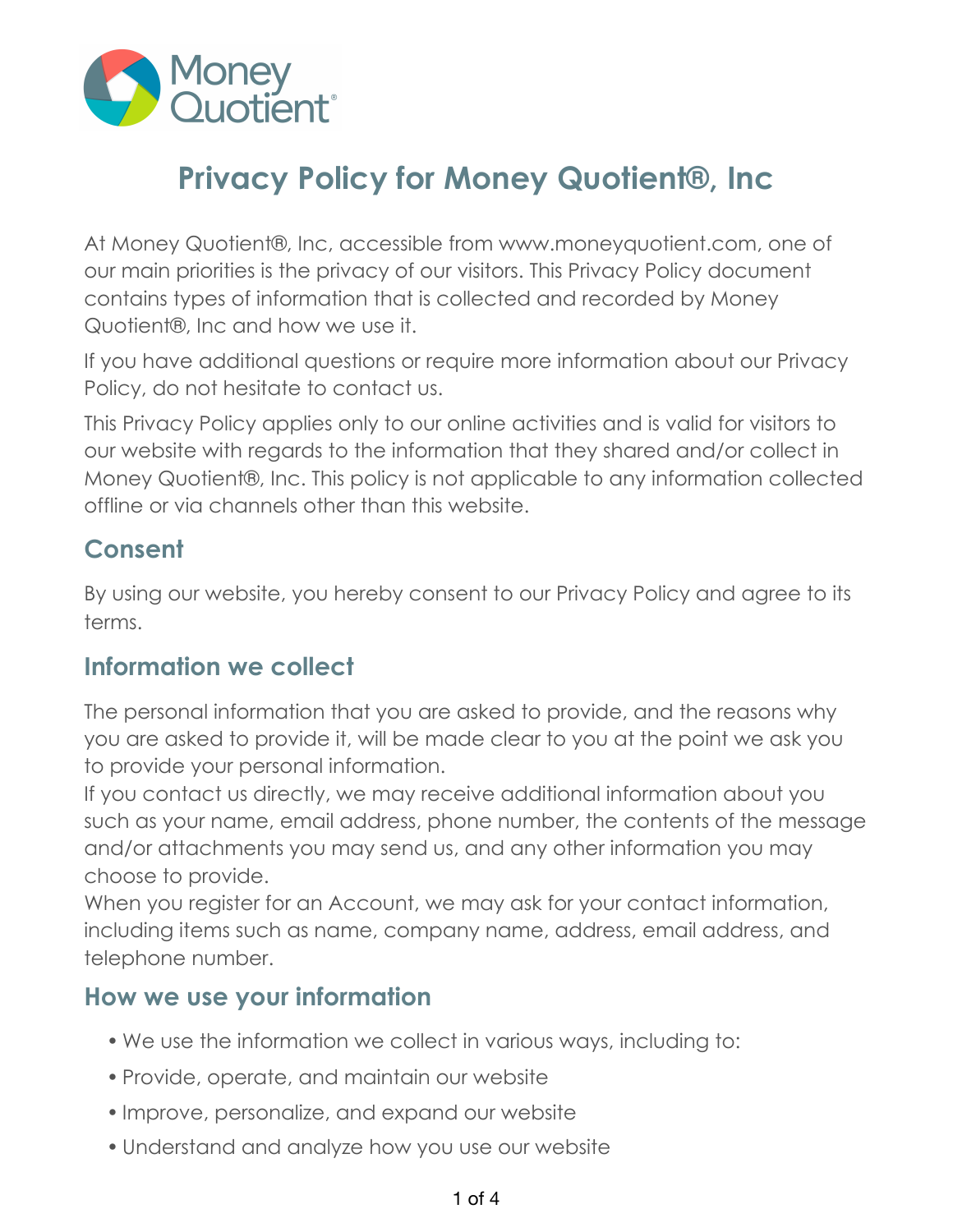- Develop new products, services, features, and functionality
- Communicate with you, either directly or through one of our partners, including for customer service, to provide you with updates and other information relating to the website, and for marketing and promotional purposes
- Send you emails
- Find and prevent fraud

# **Log Files**

Money Quotient®, Inc follows a standard procedure of using log files. These files log visitors when they visit websites. All hosting companies do this and a part of hosting services' analytics. The information collected by log files include internet protocol (IP) addresses, browser type, Internet Service Provider (ISP), date and time stamp, referring/exit pages, and possibly the number of clicks. These are not linked to any information that is personally identifiable. The purpose of the information is for analyzing trends, administering the site, tracking users' movement on the website, and gathering demographic information.

# **Cookies and Web Beacons**

Like any other website, Money Quotient®, Inc uses 'cookies'. These cookies are used to store information including visitors' preferences, and the pages on the website that the visitor accessed or visited. The information is used to optimize the users' experience by customizing our web page content based on visitors' browser type and/or other information.

#### *For more general information on cookies, please* **[read](https://www.generateprivacypolicy.com/#cookies)***, the Cookies article on Generate Privacy Policy website.*

# **Advertising Partners Privacy Policies**

You may consult this list to find the Privacy Policy for each of the advertising partners of Money Quotient®, Inc.

Third-party ad servers or ad networks uses technologies like cookies, JavaScript, or Web Beacons that are used in their respective advertisements and links that appear on Money Quotient®, Inc, which are sent directly to users' browser. They automatically receive your IP address when this occurs. These technologies are used to measure the effectiveness of their advertising campaigns and/or to personalize the advertising content that you see on websites that you visit.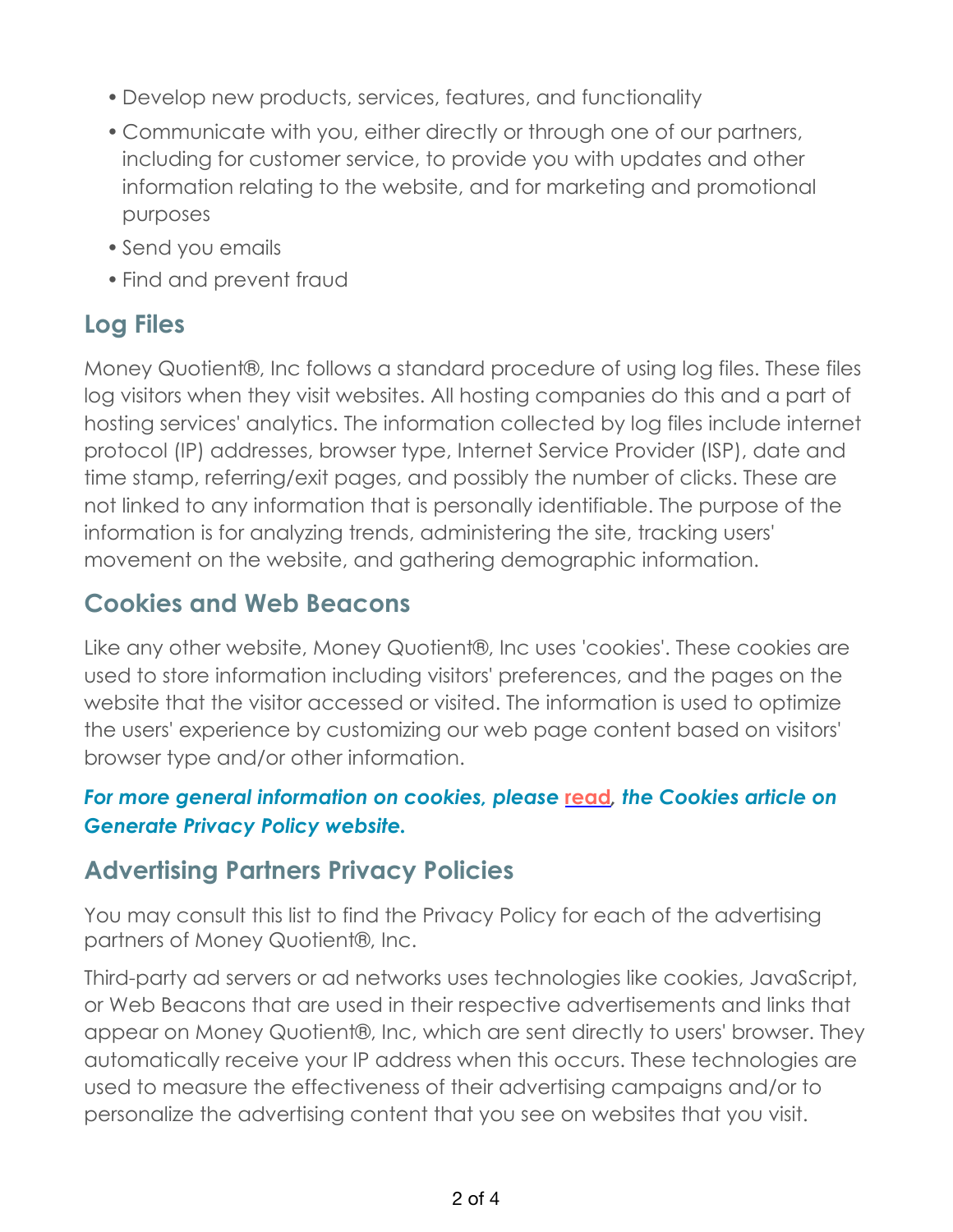Note that Money Quotient®, Inc has no access to or control over these cookies that are used by third-party advertisers.

# **Third Party Privacy Policies**

Money Quotient®, Inc's Privacy Policy does not apply to other advertisers or websites. Thus, we are advising you to consult the respective Privacy Policies of these third-party ad servers for more detailed information. It may include their practices and instructions about how to opt-out of certain options.

You can choose to disable cookies through your individual browser options. To know more detailed information about cookie management with specific web browsers, it can be found at the browsers' respective websites.

CCPA Privacy Rights (Do Not Sell My Personal Information)

Under the CCPA, among other rights, California consumers have the right to: Request that a business that collects a consumer's personal data disclose the categories and specific pieces of personal data that a business has collected about consumers.

Request that a business delete any personal data about the consumer that a business has collected.

Request that a business that sells a consumer's personal data, not sell the consumer's personal data.

If you make a request, we have one month to respond to you. If you would like to exercise any of these rights, please contact us at info@moneyquotient.com

# **GDPR Data Protection Rights**

We would like to make sure you are fully aware of all of your data protection rights. Every user is entitled to the following:

The right to access – You have the right to request copies of your personal data. We may charge you a small fee for this service.

The right to rectification – You have the right to request that we correct any information you believe is inaccurate. You also have the right to request that we complete the information you believe is incomplete.

The right to erasure – You have the right to request that we erase your personal data, under certain conditions.

The right to restrict processing – You have the right to request that we restrict the processing of your personal data, under certain conditions.

The right to object to processing – You have the right to object to our processing of your personal data, under certain conditions.